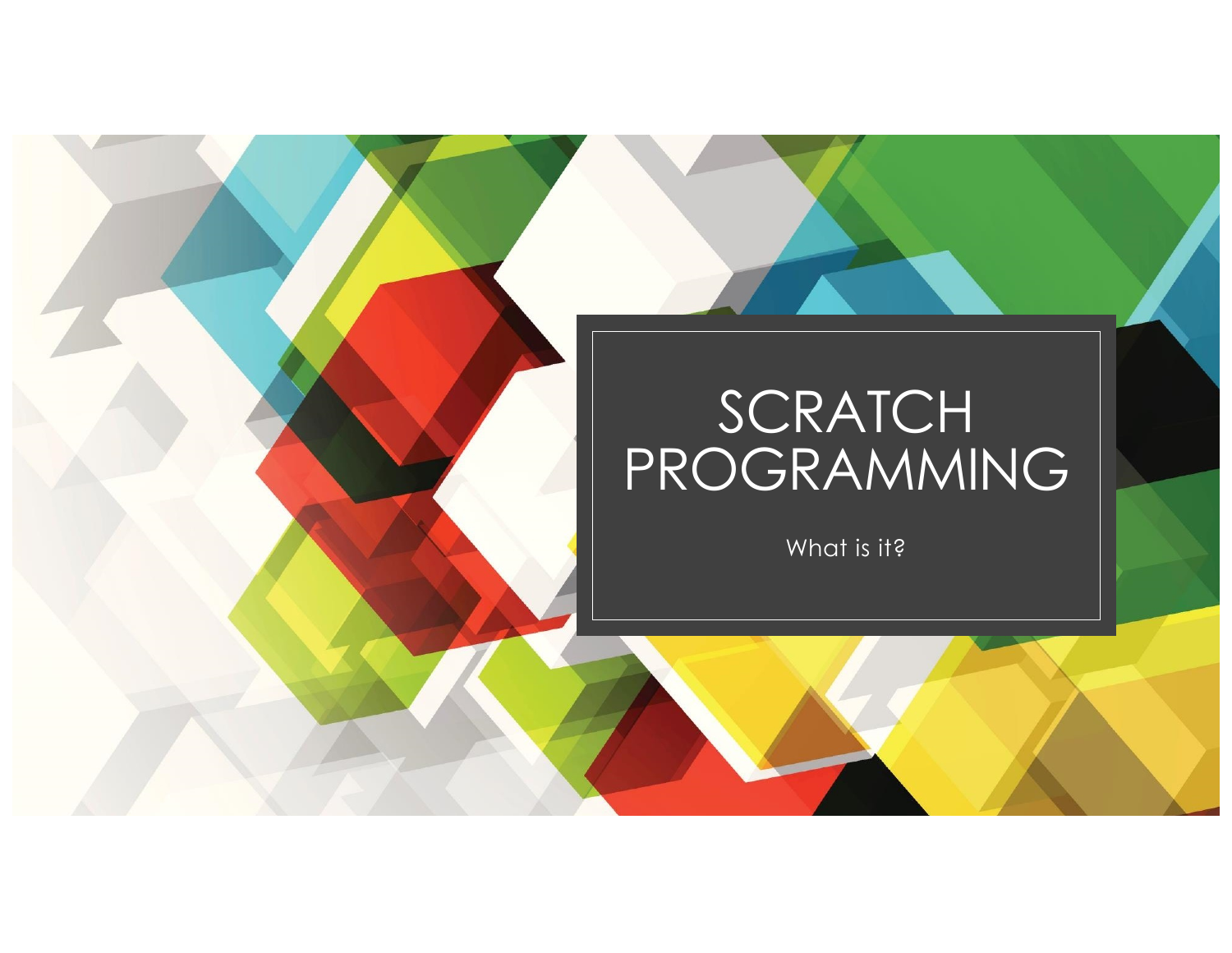## What is Scratch?

- Scratch is a block-based, visual programming language.
- You can make games, stories, or even some kind of interactive mix that gives the players/readers choices on what to do!
- You have little images called sprites, that you can program to move around or change colors. You can also add sound effects and backgrounds if you want!
- Each sprite had a different set of code, and you get to program them and decide how they interacts with their surroundings and each other.
- ª You can adjust your sprites size, make them appear upside-down or at an angle, and even make your own sprite if you choose.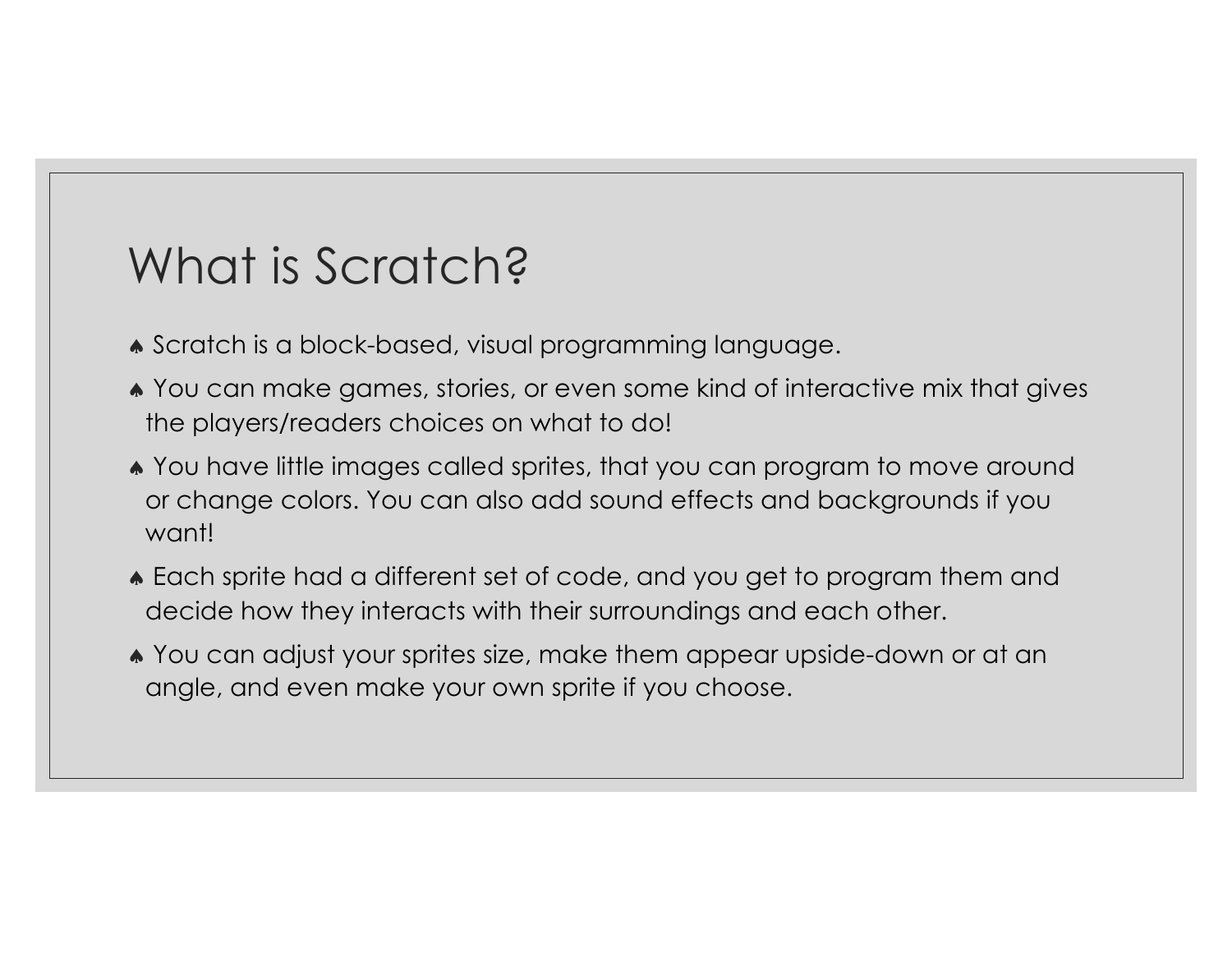

## How it works

- Think of the way you stack legos; Scratch uses a similar method.
- Each block contains a little piece of code, or instruction, that you are putting together and arranging to create a program
- This is an example of Scratch being used to program a Sphero Bolt bot. The Bolt version has a 8x8 LED matrix screen, and can be programmed to show different designs and colors.
- As you can see, first the light display changes, then it goes forward, the light changes, it's programmed to say words, it goes backwards, and the light display changes, then it stops and the lights change again.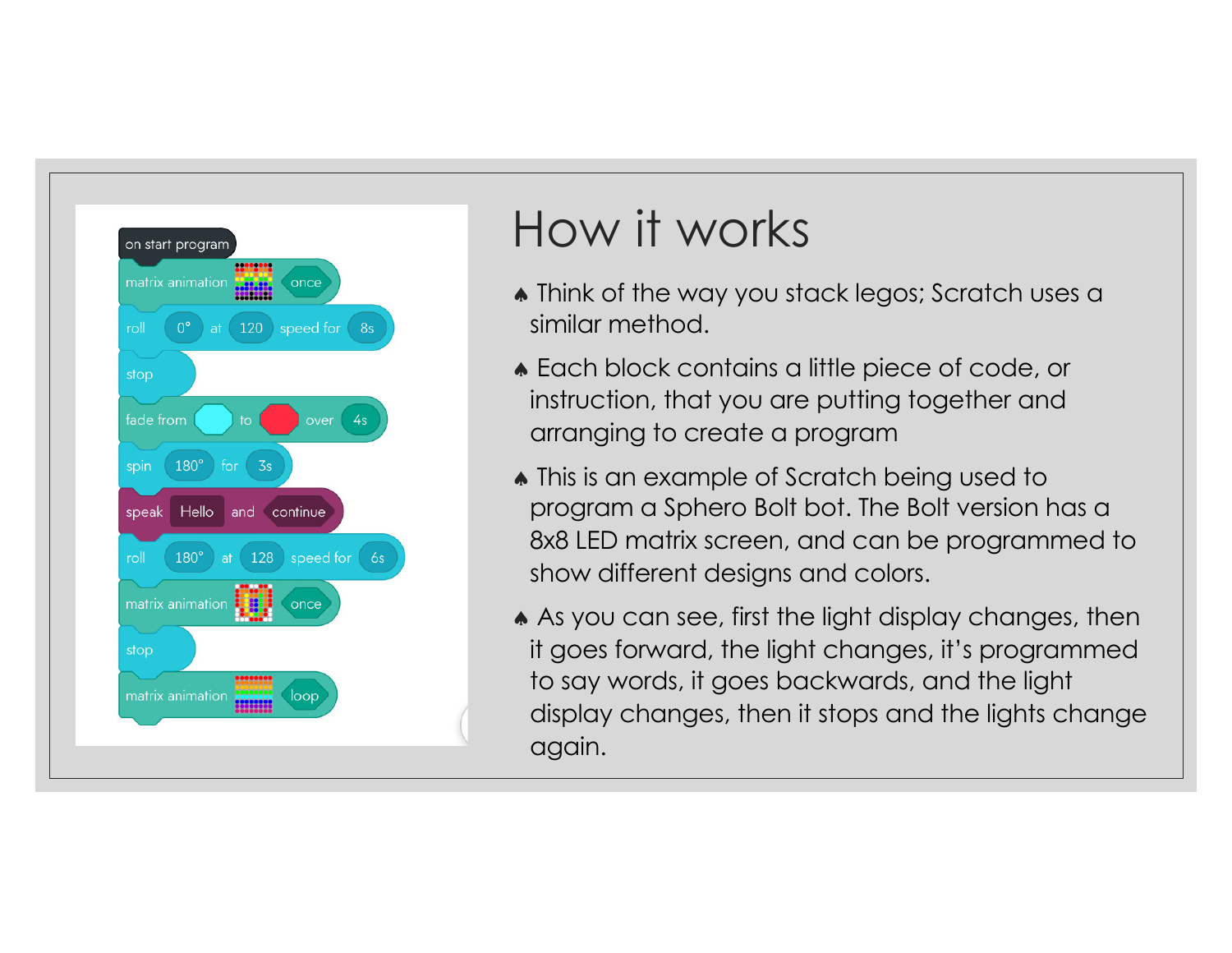

- Scratch is used as more than just a basic programming tool to teach children. It can be fun! Not everything has to be just sitting at a desk in front of a screen.
- Sphero bots can be programmed to move in any direction (other than up, no defying gravity yet) at accelerated speeds, and can even be oriented so you can drive it. There are also games that you can play with it on the Sphero Play app.
- Scratch is also used to program Ozo bots. Ozo bots are smaller, but just as interesting. They can be programmed to follow lines you draw on paper, and flash different colors depending on the line; or they can be programmed to go through mazes or spin in circles.
- Sphero bots are faster and have more some more programming options, whereas Ozo bots are smaller, easier to carry with you to program, and often used in classes, although they're just as much fun